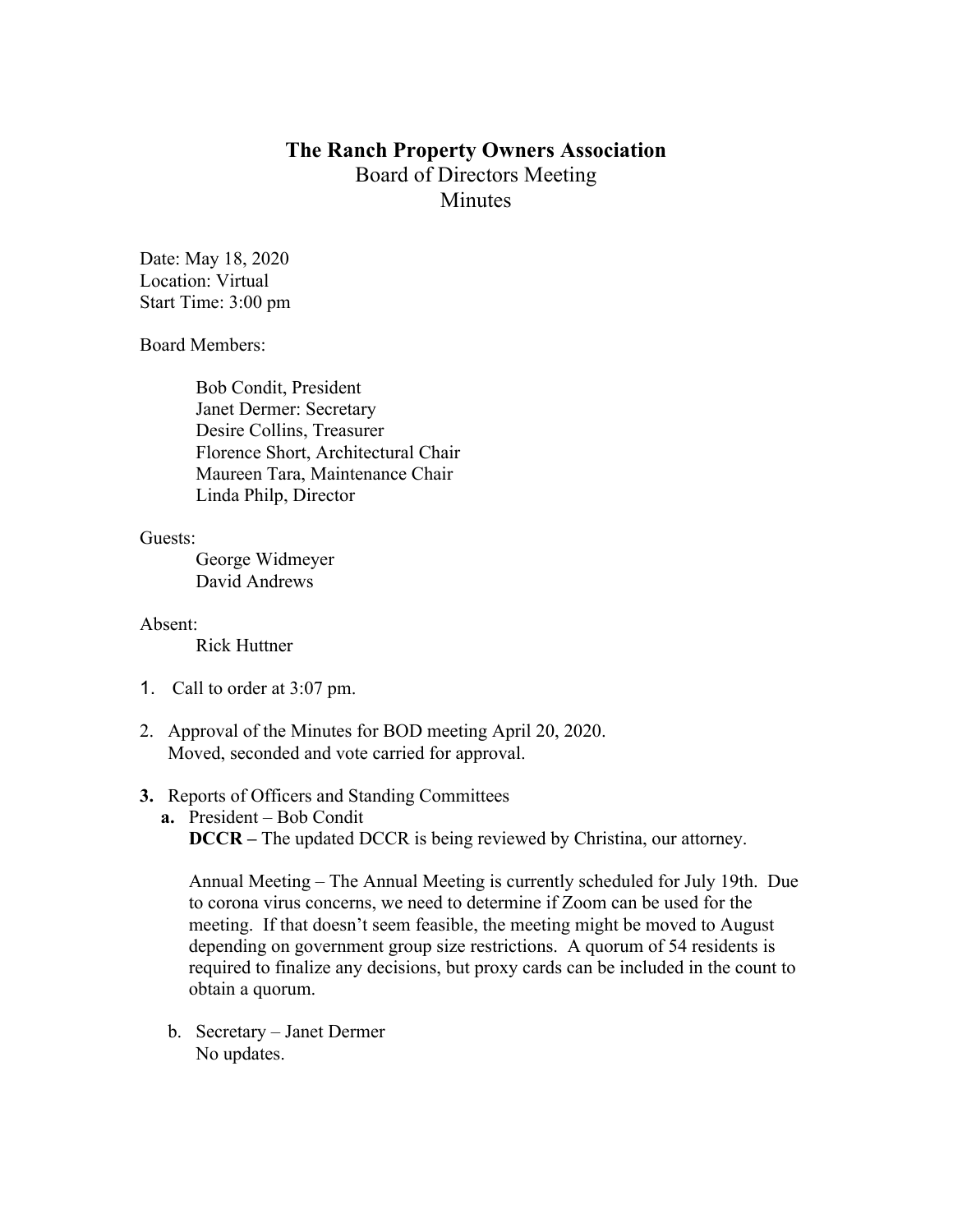- c. Treasurer/Finance Desiree Collins RPOA Assessments – Six assessments have not been paid.
- d. Architectural Florence Short Approvals

Lot 40 and 41– Replacing cedar shake roof with Owens Corning TruDefinition Duration asphalt shingles – Teak

Lot 94 – Repainting home exterior with colors approved by the Architectural **Committee** 

Approval Pending

Lot 60 – Updates and repairs to the front walkway decking and replacement of the building fascia and windows.

Inquiries N/A

General Information We still have approximately 17 wood shingle roofs in The Ranch.

e. Maintenance – Maureen Tara Spring Cleanup – Major cleanup next to highway 550 and in the forest preserve.

Irrigation – Irrigation has been turned on.

River Rock – River rock will be added to bare spots will starting in the near future.

Entrance Sign – Estimates have been received for several of the construction items needed to complete the sign, but a couple more are still needed. After the estimates are received, a mailing will be sent to owners with the cost of the A and B sign selections and a ballot for voting on the desired sign. We need to determine the latest date the mailing can be sent for the project to be completed this year.

- f. Director Linda Philp No updates.
- g. Director Rick Huttner Absent
- **4.** Items Requiring Discussion/Action
	- **a.** Reserve Bridge Repair Was on hold but is now ready to move forward.